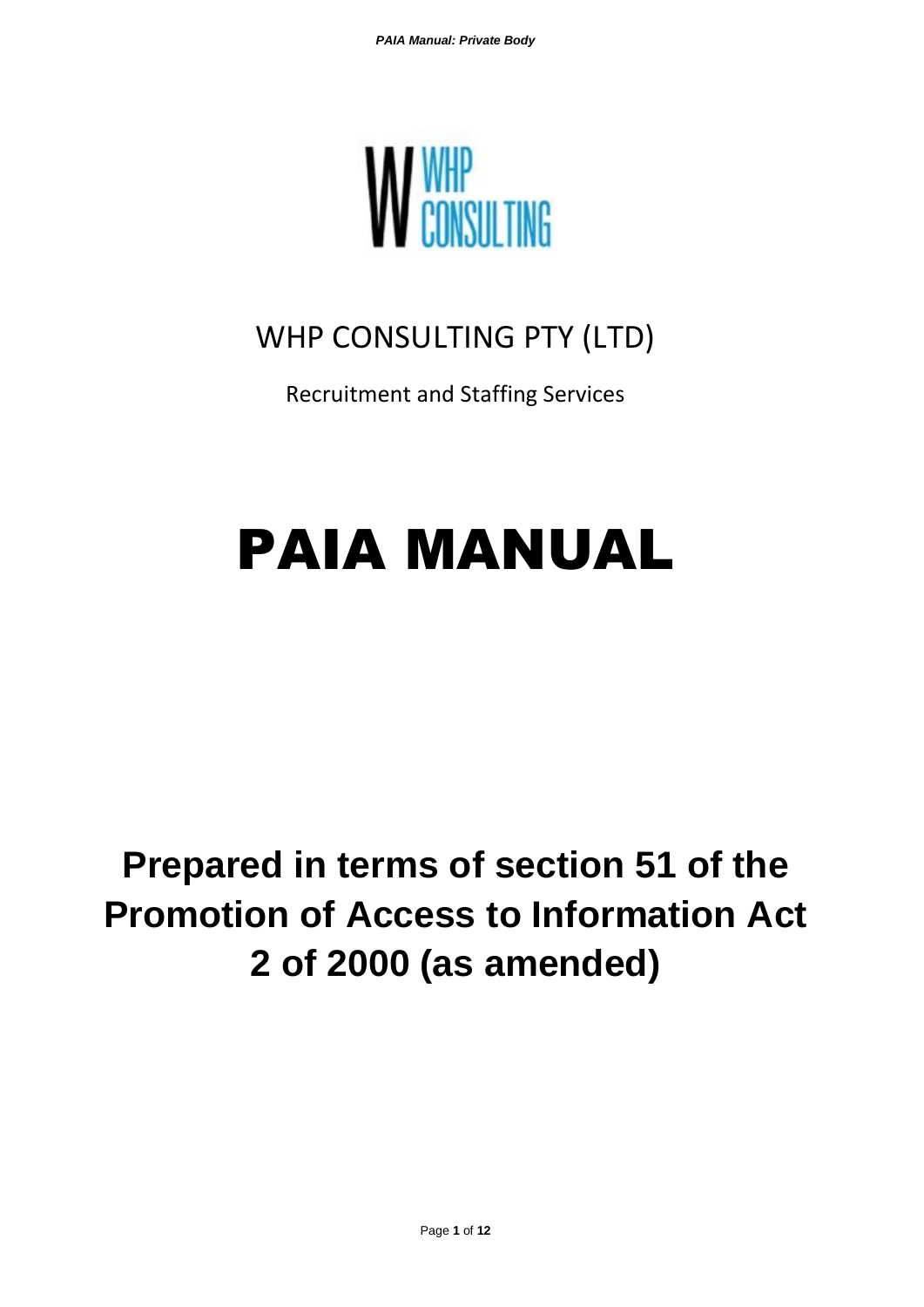### **DATE OF COMPILATION: 24/02/2022**

# **TABLE OF CONTENTS**

- 1. List of Acronyms & Abbreviations
- 2. Purpose of PAIA Manual
- 3. Key contact details for access of information
- 4. Guide on how to use PAIA and how to to obtain access to the guide
- 5. Categories of records which are available without a person having to request access
- 6. Description of the records which are available in accordance with any other legislation
- 7. Description of the subjects on which the company holds records and categories of records on each subject
- 8. Processing of personal information
- 9. Availability of the manual
- 10. Updating of the manual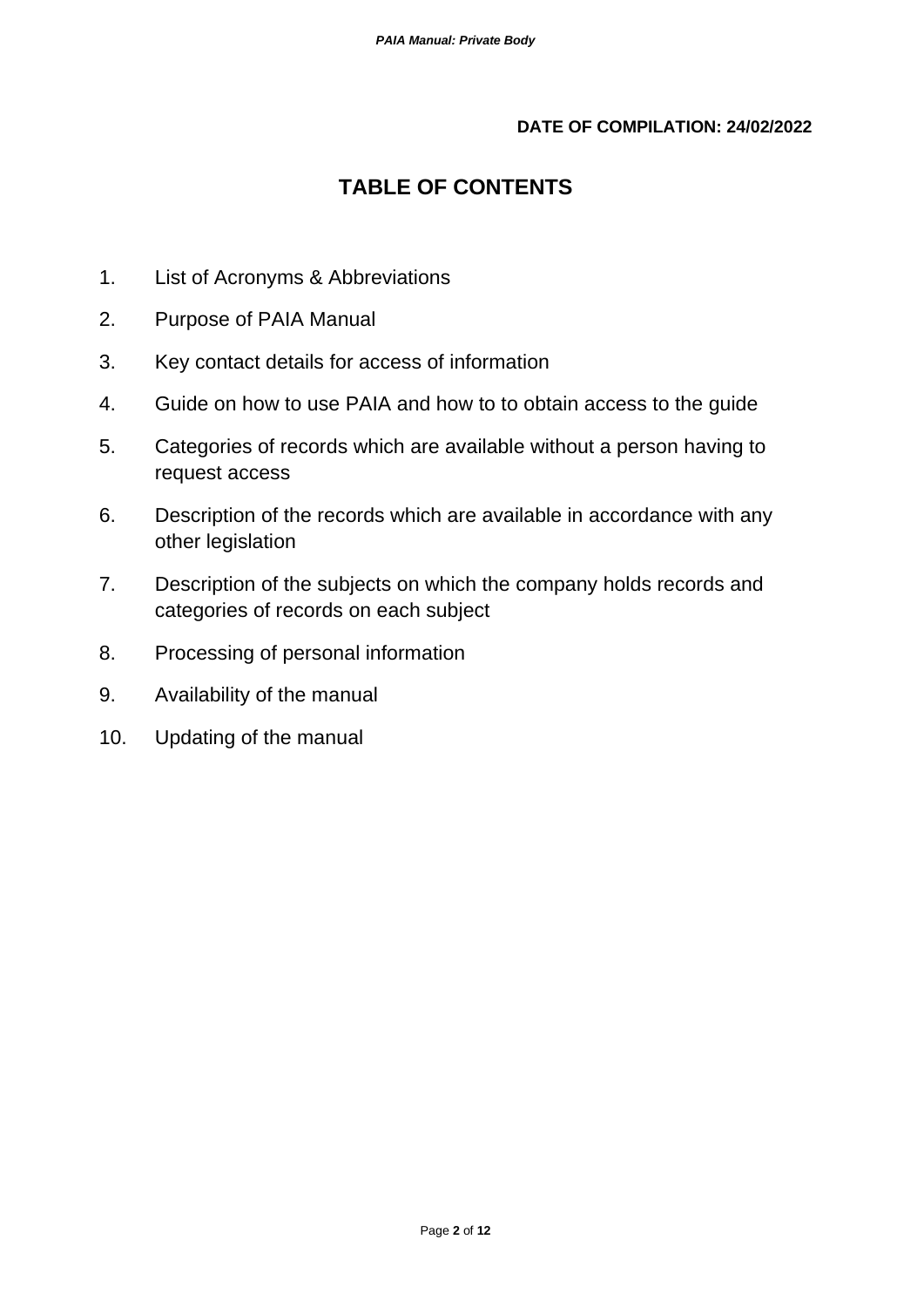# **1. LIST OF ACRONYMS AND ABBREVIATIONS**

| 1.1 | "CEO"           | <b>Chief Executive Officer</b>                                      |
|-----|-----------------|---------------------------------------------------------------------|
|     | 1.2 "DIO"       | Deputy Information Officer;                                         |
| 1.3 | "IO"            | Information Officer;                                                |
|     | 1.4 "Minister"  | Minister of Justice and Correctional Services;                      |
|     | 1.5 "PAIA"      | Promotion of Access to Information Act No. 2 of 2000(as<br>Amended; |
|     | 1.6 "POPIA"     | Protection of Personal Information Act No.4 of 2013;                |
|     | 1.7 "Regulator" | Information Regulator; and                                          |
| 1.8 | "Republic"      | Republic of South Africa                                            |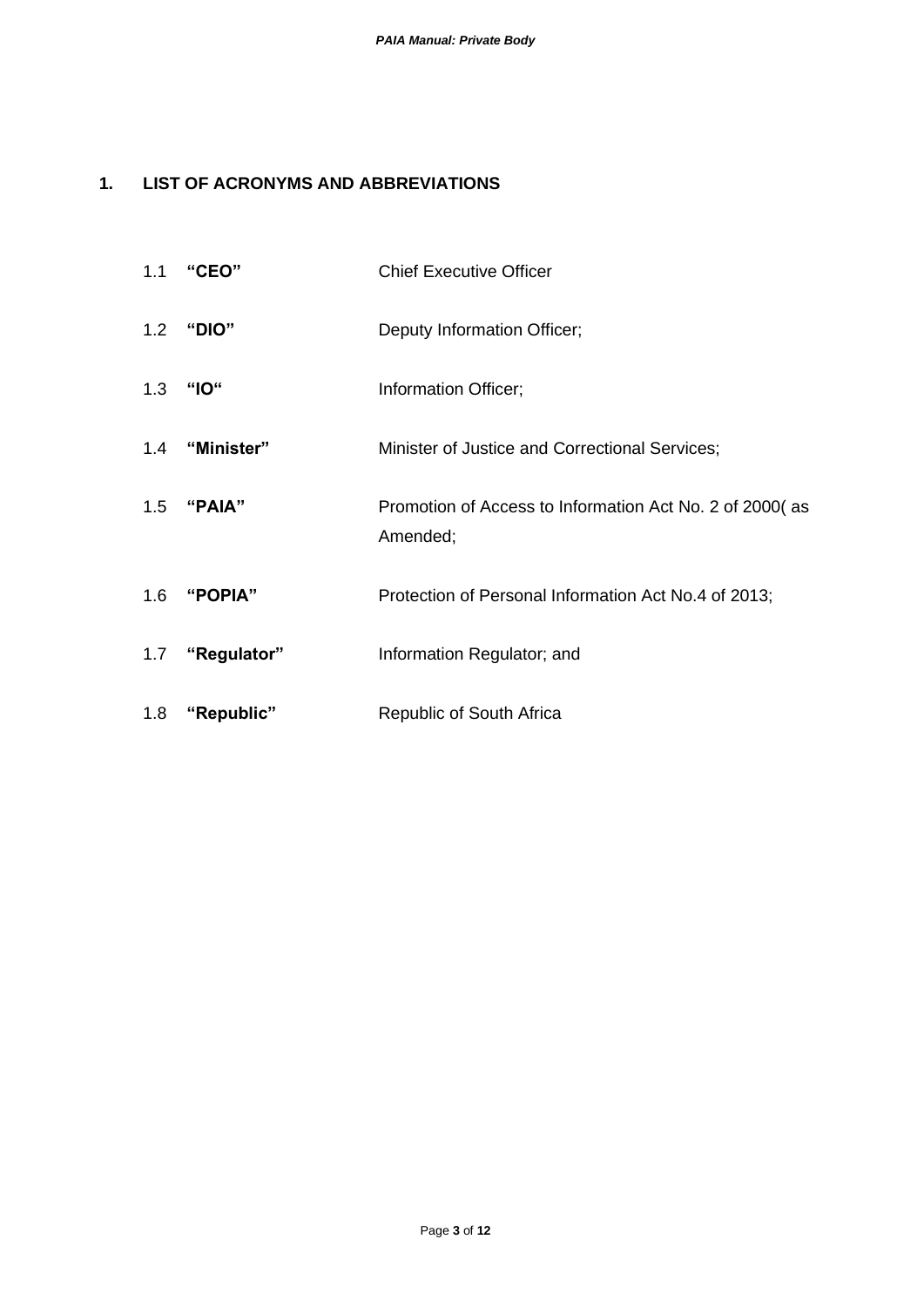#### **2. PURPOSE OF PAIA MANUAL**

This PAIA Manual is useful for the public to-

- 2.1 check the categories of records held by a body which are available without a person having to submit a formal PAIA request;
- 2.2 have a sufficient understanding of how to make a request for access to a record of the body, by providing a description of the subjects on which the body holds records and the categories of records held on each subject;
- 2.3 know the description of the records of the body which are available in accordance with any other legislation;
- 2.4 access all the relevant contact details of the Information Officer and Deputy Information Officer who will assist the public with the records they intend to access;
- 2.5 know the description of the guide on how to use PAIA, as updated by the Regulator and how to obtain access to it;
- 2.6 know if the body will process personal information, the purpose of processing of personal information and the description of the categories of data subjects and of the information or categories of information relating thereto;
- 2.7 know the description of the categories of data subjects and of the information or categories of information relating thereto;
- 2.8 know the recipients or categories of recipients to whom the personal information may be supplied;
- 2.9 know if the body has planned to transfer or process personal information outside the Republic of South Africa and the recipients or categories of recipients to whom the personal information may be supplied; and
- 2.10 know whether the body has appropriate security measures to ensure the confidentiality, integrity and availability of the personal information which is to be processed.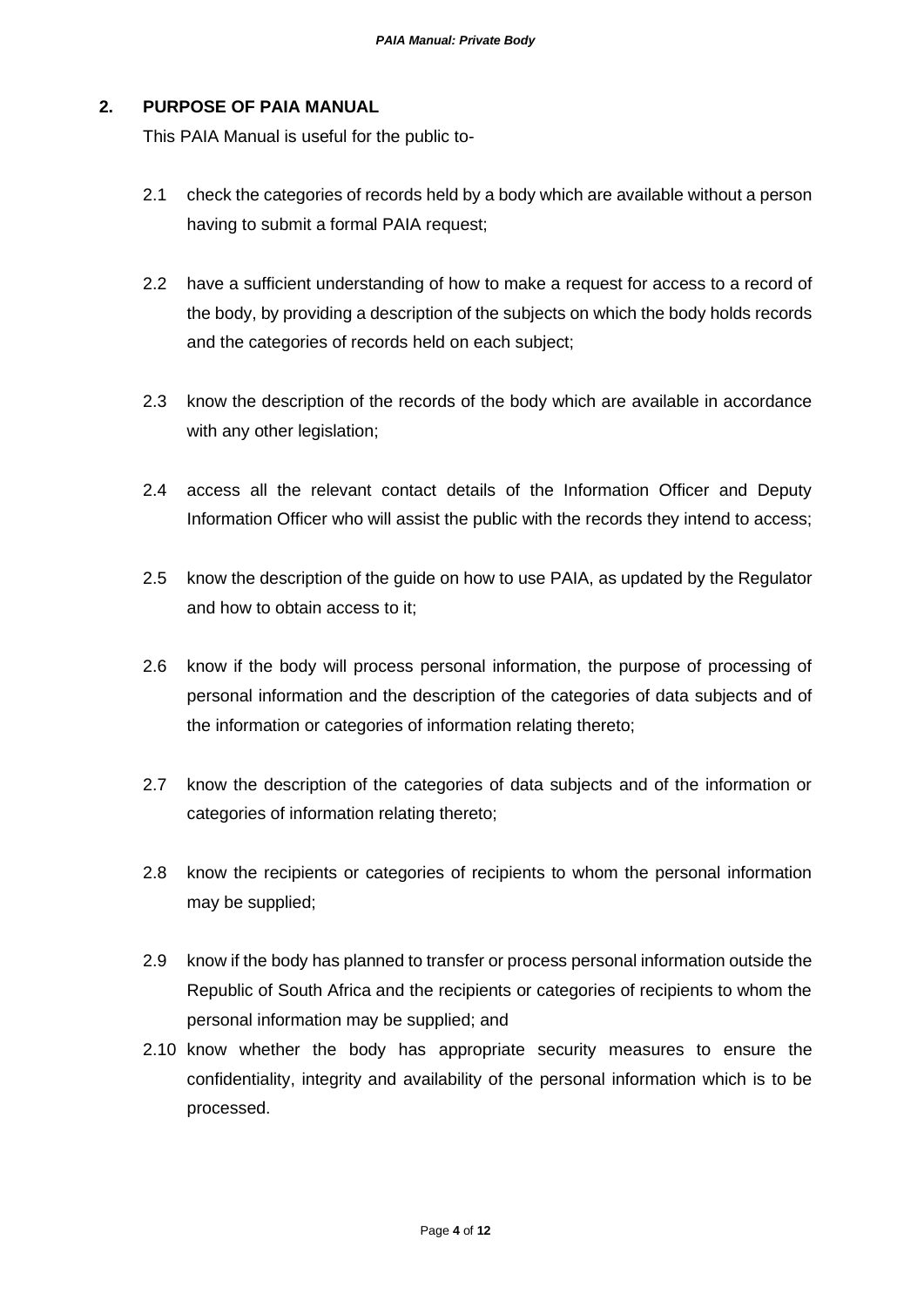# **3. KEY CONTACT DETAILS FOR ACCESS TO INFORMATION OF WHP CONSULTING PTY (LTD)**

### 3.1. **Chief Information Officer**

| Name:       | Wayven Pienaar, Founder & CEO |
|-------------|-------------------------------|
| Tel:        | +27 60 910 6858               |
| Email:      | wayven@whp-consulting.com     |
| Fax number: | N/A                           |

## 3.2. Deputy Information Officer

| Name:       | N/A |
|-------------|-----|
| Tel:        | N/A |
| Email:      | N/A |
| Fax Number: | N/A |

## 3.3 Access to information general contacts

Email: info@whp-consulting.com

#### 3.4 **National or Head Office**

| Postal Address:          | 10 3 <sup>rd</sup> Avenue, Rondebosch East 7780 |
|--------------------------|-------------------------------------------------|
|                          | Cape Town South Africa                          |
|                          |                                                 |
| <b>Physical Address:</b> | 10 3 <sup>rd</sup> Avenue, Rondebosch East 7780 |
|                          | Cape Town, South Africa                         |
|                          |                                                 |
| Telephone:               | +27 60 910 6858                                 |
| Fmail:                   | info@whp-consulting.com                         |
| Website:                 | www.whp-consulting.com                          |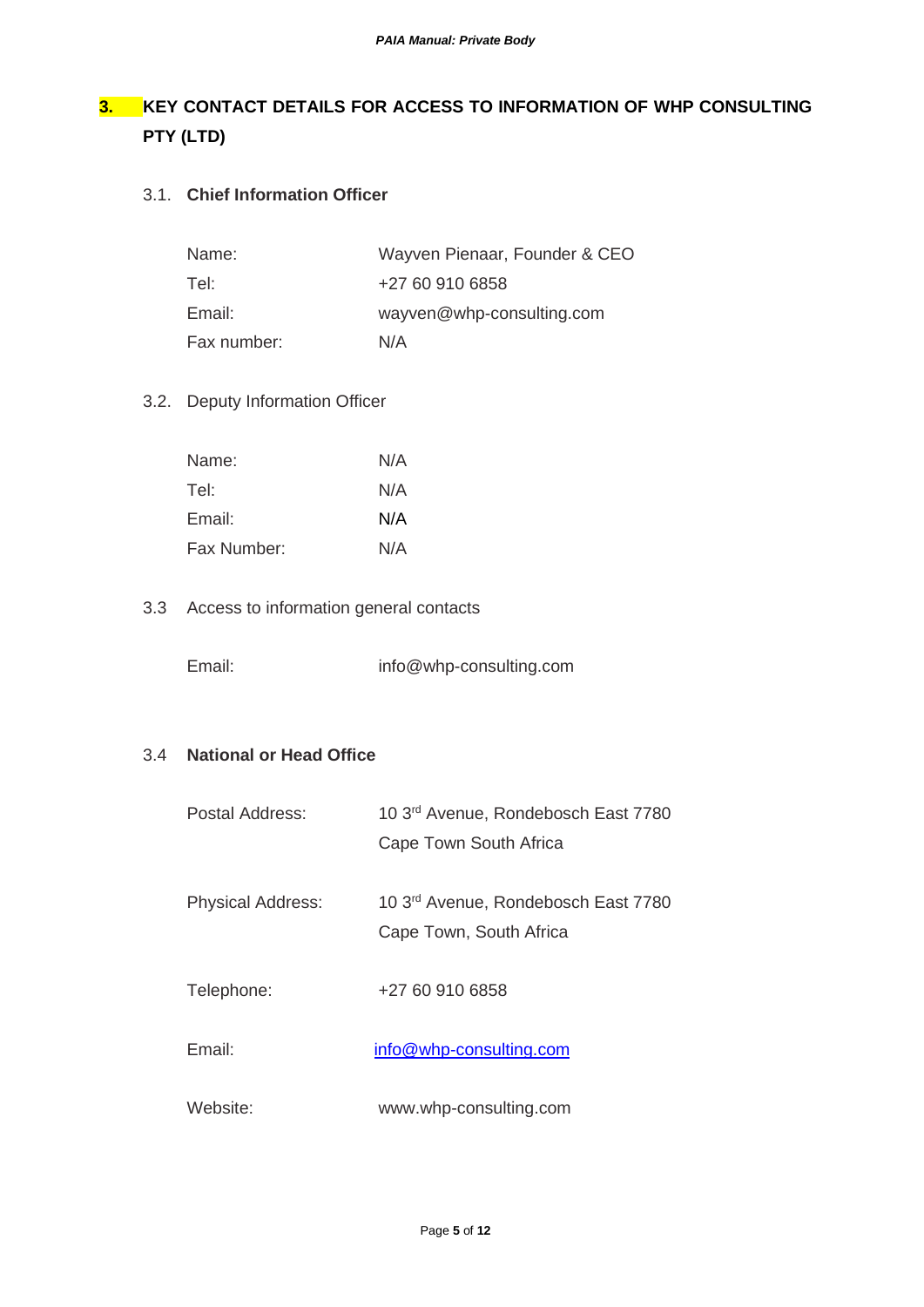#### **4. GUIDE ON HOW TO USE PAIA AND HOW TO OBTAIN ACCESS TO THE GUIDE**

- 4.1. The Regulator has, in terms of section 10(1) of PAIA, as amended, updated and made available the revised Guide on how to use PAIA ("Guide"), in an easily comprehensible form and manner, as may reasonably be required by a person who wishes to exercise any right contemplated in PAIA and POPIA.
- 4.2. The Guide is available in each of the official languages and in braille.
- 4.3. The aforesaid Guide contains the description of-
	- 4.3.1. the objects of PAIA and POPIA;
	- 4.3.2. the postal and street address, phone and fax number and, if available, electronic mail address of-
		- 4.3.2.1. the Information Officer of every public body, and
		- 4.3.2.2. every Deputy Information Officer of every public and private body designated in terms of section  $17(1)$  of PAIA<sup>1</sup> and section 56 of POPIA<sup>2</sup>;
	- 4.3.3. the manner and form of a request for-
		- 4.3.3.1. access to a record of a public body contemplated in section 11 $3$ ; and
		- 4.3.3.2. access to a record of a private body contemplated in section  $50<sup>4</sup>$ ;

<sup>1</sup> Section 17(1) of PAIA- *For the purposes of PAIA, each public body must, subject to legislation governing the employment of personnel of the public body concerned, designate such number of persons as deputy information officers as are necessary to render the public body as accessible as reasonably possible for requesters of its records.* 

<sup>2</sup> *Section 56(a) of POPIA- Each public and private body must make provision, in the manner prescribed in section 17 of the Promotion of Access to Information Act, with the necessary changes, for the designation of such a number of persons, if any, as deputy information officers as is necessary to perform the duties and responsibilities as set out in section 55(1) of POPIA.*

<sup>3</sup> *Section 11(1) of PAIA- A requester must be given access to a record of a public body if that requester complies with all the procedural requirements in PAIA relating to a request for access to that record; and access to that record is not refused in terms of any ground for refusal contemplated in Chapter 4 of this Part.*

<sup>4</sup> *Section 50(1) of PAIA- A requester must be given access to any record of a private body if-*

*a) that record is required for the exercise or protection of any rights;*

*b) that person complies with the procedural requirements in PAIA relating to a request for access to that record; and*

*c) access to that record is not refused in terms of any ground for refusal contemplated in Chapter 4 of this Part.*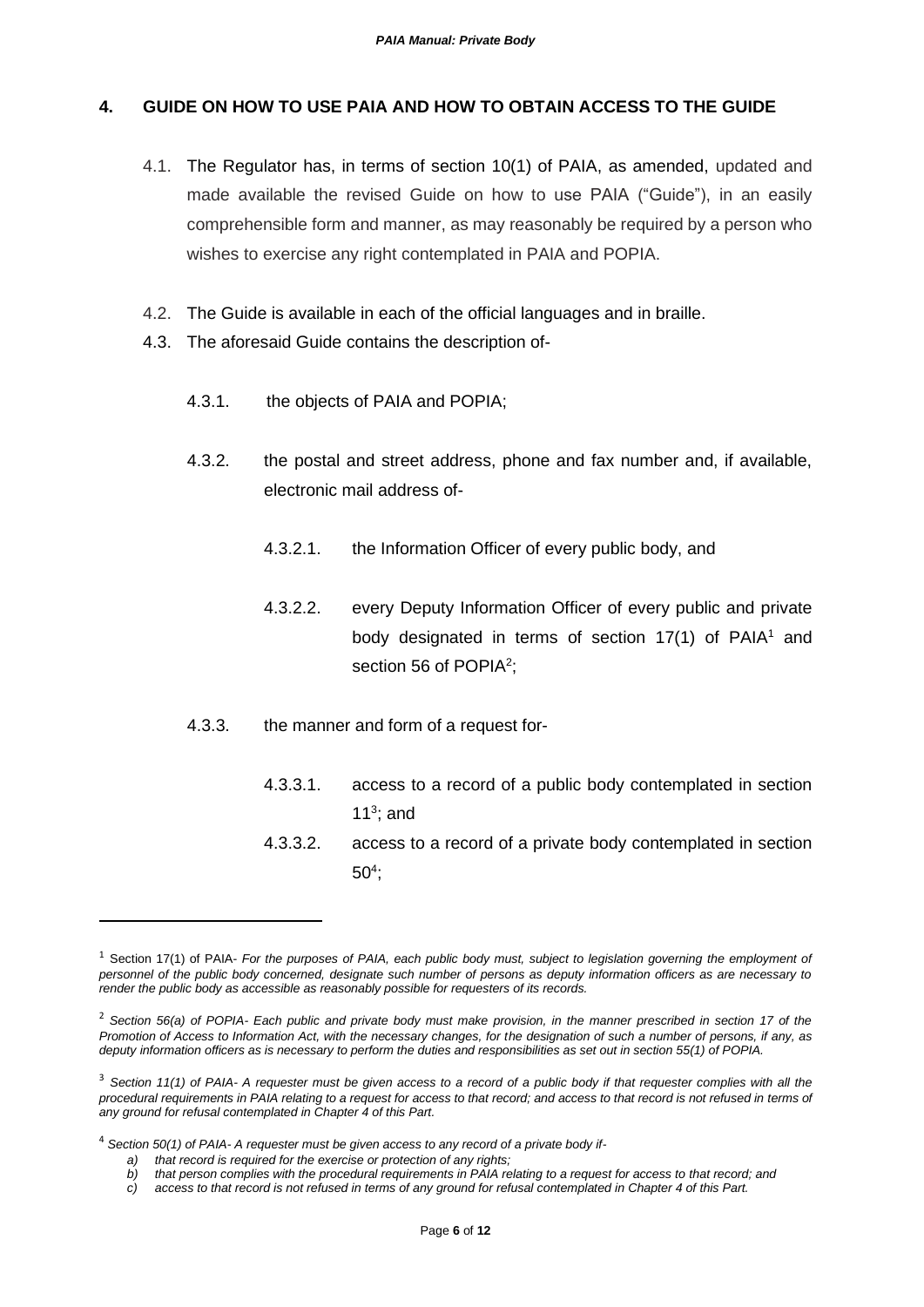- 4.3.4. the assistance available from the IO of a public body in terms of PAIA and POPIA;
- 4.3.5. the assistance available from the Regulator in terms of PAIA and POPIA;
- 4.3.6. all remedies in law available regarding an act or failure to act in respect of a right or duty conferred or imposed by PAIA and POPIA, including the manner of lodging-
	- 4.3.6.1. an internal appeal;
	- 4.3.6.2. a complaint to the Regulator; and
	- 4.3.6.3. an application with a court against a decision by the information officer of a public body, a decision on internal appeal or a decision by the Regulator or a decision of the head of a private body;
- 4.3.7. the provisions of sections  $14<sup>5</sup>$  and  $51<sup>6</sup>$  requiring a public body and private body, respectively, to compile a manual, and how to obtain access to a manual;
- 4.3.8. the provisions of sections  $15<sup>7</sup>$  and  $52<sup>8</sup>$  providing for the voluntary disclosure of categories of records by a public body and private body, respectively;

<sup>5</sup> *Section 14(1) of PAIA- The information officer of a public body must, in at least three official languages, make available a manual containing information listed in paragraph 4 above.*

<sup>6</sup> *Section 51(1) of PAIA- The head of a private body must make available a manual containing the description of the information listed in paragraph 4 above.*

<sup>7</sup>*Section 15(1) of PAIA- The information officer of a public body, must make available in the prescribed manner a description of the categories of records of the public body that are automatically available without a person having to request access*

<sup>8</sup> *Section 52(1) of PAIA- The head of a private body may, on a voluntary basis, make available in the prescribed manner a description of the categories of records of the private body that are automatically available without a person having to request access*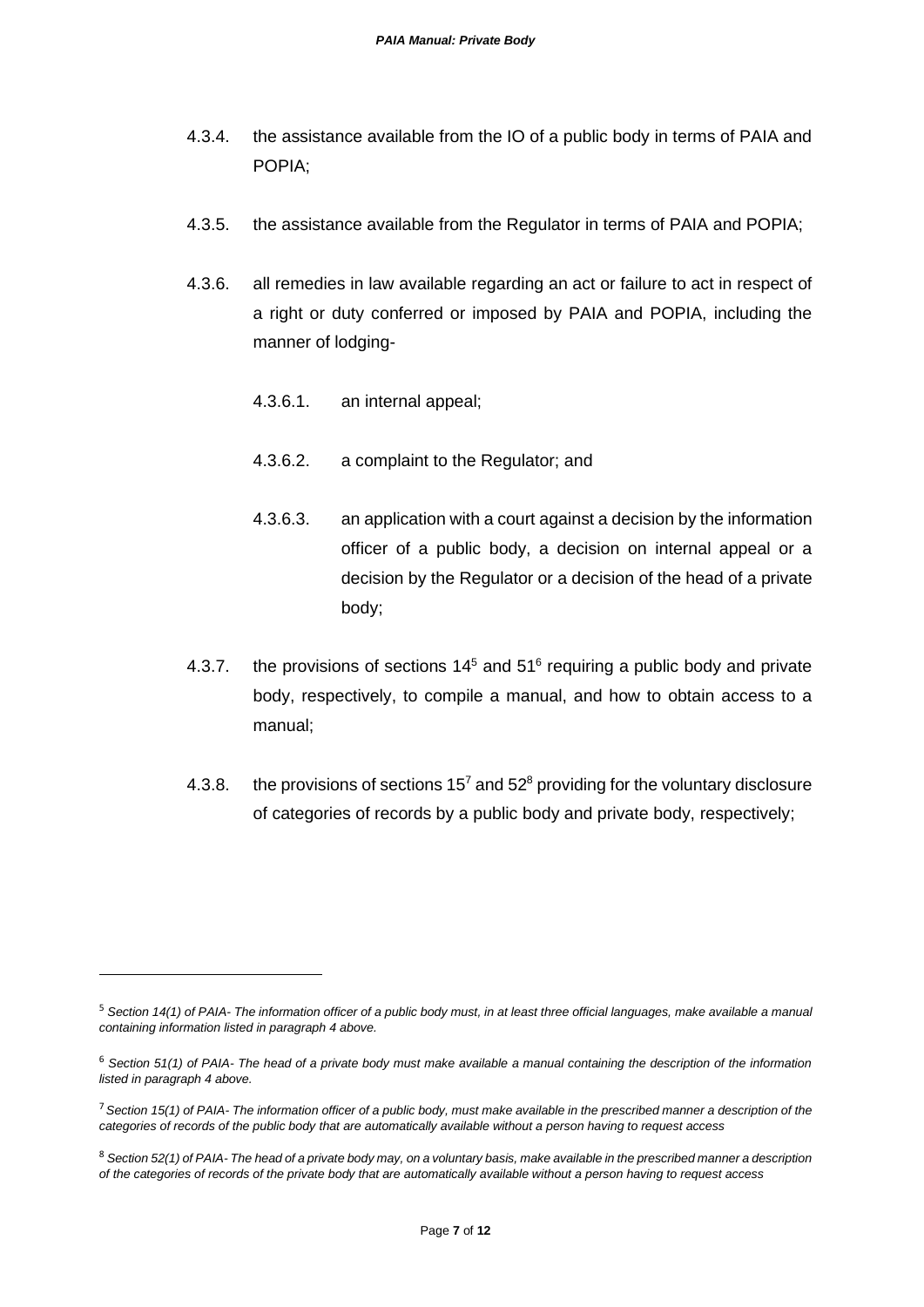- 4.3.9. the notices issued in terms of sections  $22^9$  and  $54^{10}$  regarding fees to be paid in relation to requests for access; and
- 4.3.10. the regulations made in terms of section 92<sup>11</sup>.
- 4.4. Members of the public can inspect or make copies of the Guide from the offices of the public and private bodies, including the office of the Regulator, during normal working hours.
- 4.5. The Guide can also be obtained-
	- 4.5.1. upon request to the Information Officer;
	- 4.5.2. from the website of the Regulator [\(https://www.justice.gov.za/inforeg/\)](https://www.justice.gov.za/inforeg/).
- 4.6 A copy of the Guide is also available in the following two official languages, for public inspection during normal office hours-
	- 4.6.1 English, Afrikaans

<sup>9</sup> *Section 22(1) of PAIA- The information officer of a public body to whom a request for access is made, must by notice require the requester to pay the prescribed request fee (if any), before further processing the request.*

<sup>10</sup> *Section 54(1) of PAIA- The head of a private body to whom a request for access is made must by notice require the requester to pay the prescribed request fee (if any), before further processing the request.*

<sup>11</sup> *Section 92(1) of PAIA provides that –"The Minister may, by notice in the Gazette, make regulations regarding- (a) any matter which is required or permitted by this Act to be prescribed;*

*<sup>(</sup>b) any matter relating to the fees contemplated in sections 22 and 54;*

*<sup>(</sup>c) any notice required by this Act;*

*<sup>(</sup>d) uniform criteria to be applied by the information officer of a public body when deciding which categories of records are to be made available in terms of section 15; and*

*<sup>(</sup>e) any administrative or procedural matter necessary to give effect to the provisions of this Act."*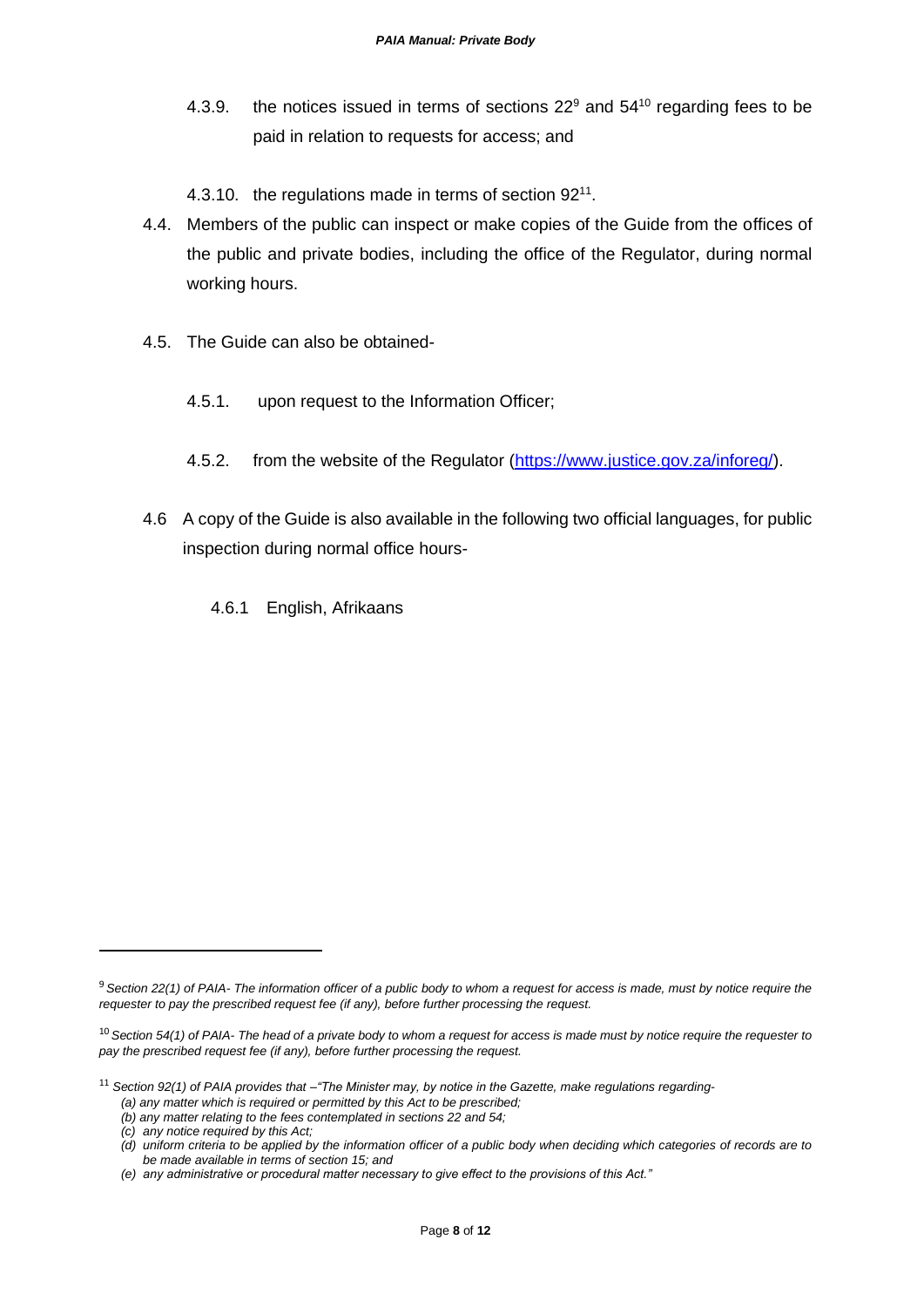# **5. CATEGORIES OF RECORDS OF WHP CONSULTING PTY (LTD) WHICH ARE AVAILABLE WITHOUT A PERSON HAVING TO REQUEST ACCESS**

| <b>Category of records</b> | <b>Types of the Record</b>    | Available on<br>Website | Available<br>upon<br>request |
|----------------------------|-------------------------------|-------------------------|------------------------------|
| Fee Structure              | Contract                      | <b>No</b>               | By email                     |
| <b>B-BBEE Certificate</b>  | <b>Compliance Certificate</b> | On website              | No.                          |
| <b>Terms of Service</b>    | Contract                      | <b>No</b>               | By email                     |

# **6. DESCRIPTION OF THE RECORDS OF WHP CONSULTING PTY (LTD) WHICH ARE AVAILABLE IN ACCORDANCE WITH ANY OTHER LEGISLATION**

| <b>Category of Records</b>  | <b>Applicable Legislation</b>                       |
|-----------------------------|-----------------------------------------------------|
| Memorandum of incorporation | Companies Act 71 of 2008                            |
| <b>PAIA Manual</b>          | Promotion of Access to Information Act 2 of<br>2000 |

# **7. DESCRIPTION OF THE SUBJECTS ON WHICH THE BODY HOLDS RECORDS AND CATEGORIES OF RECORDS HELD ON EACH SUBJECT BY WHP CONSULTING PTY (LTD)**

| Subjects on which the body<br>holds records | <b>Categories of records</b>                      |
|---------------------------------------------|---------------------------------------------------|
| Strategic Documents, Plans,                 | Strategic Plan, Annual Performance Plan, Business |
| Proposals                                   | Plan                                              |
| Human Resources                             | - HR policies and procedures                      |
|                                             | - Advertised posts                                |
|                                             | - Employees records                               |
|                                             | - Candidate records                               |
| Finances                                    | - Income statements, Balance Sheets, Cash flow    |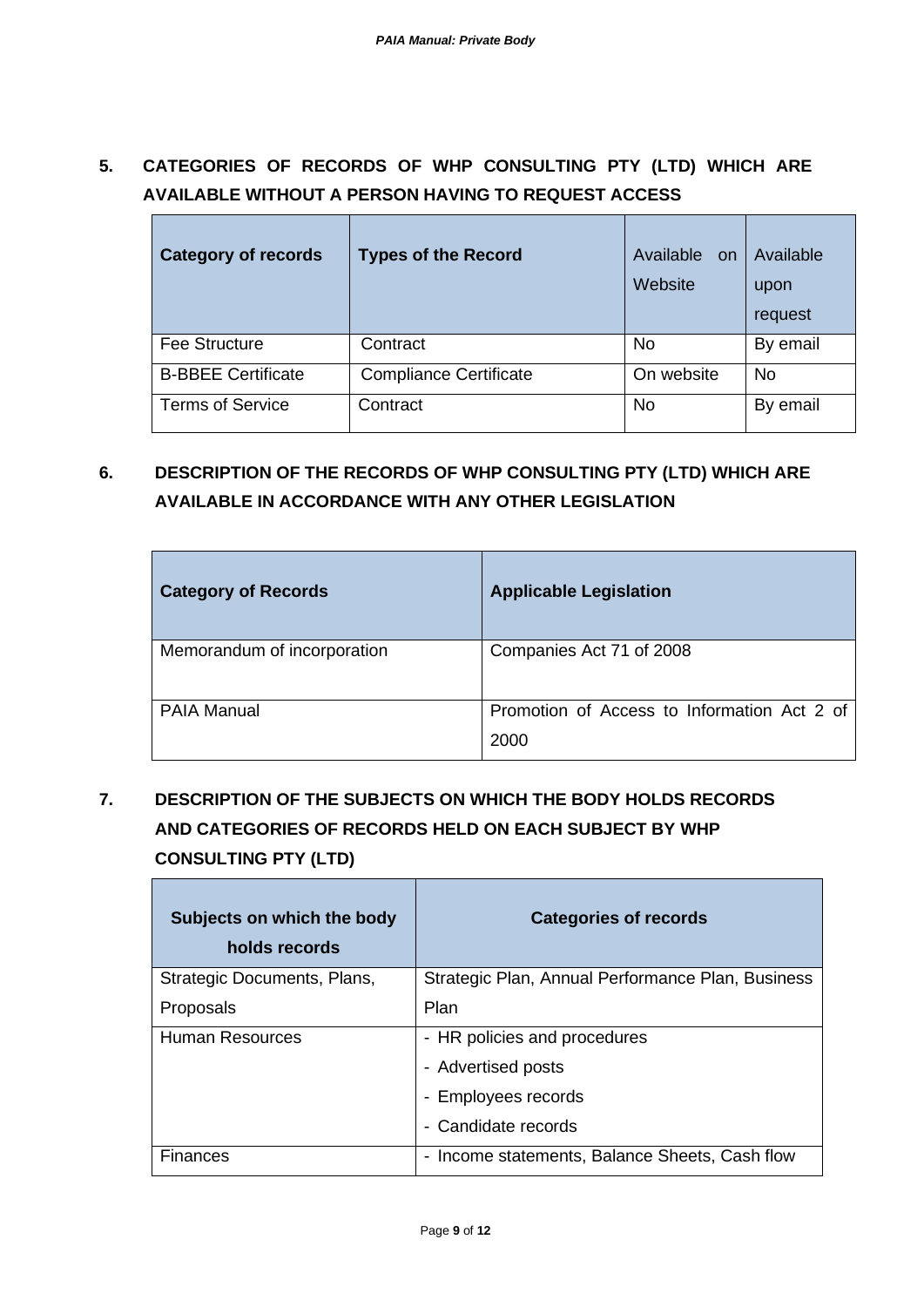| Subjects on which the body<br>holds records | <b>Categories of records</b>                |
|---------------------------------------------|---------------------------------------------|
|                                             | statements, Annual Return (Tax information) |

#### **8. PROCESSING OF PERSONAL INFORMATION**

#### **8.1 Purpose of Processing Personal Information**

*The company only processes information of job applicants through a talent pool in order to present them to clients or for the purposes of employment at our company.*

# **8.2 Description of the categories of Data Subjects and of the information or categories of information relating thereto**

*The company processes client information for the purposes of recruiting and selecting candidates. We process candidate information for the purposes of recruitment and placement with clients or for the purposes of employment with the company.*

| <b>Categories of Data</b><br><b>Subjects</b> | Personal Information that may be processed            |  |
|----------------------------------------------|-------------------------------------------------------|--|
| <b>Clients</b>                               | name, address, contacts, email, designation           |  |
| Candidates                                   | names, ID, address, phone number, email, work         |  |
|                                              | experience/history, qualifications, employment status |  |
| <b>Employees</b>                             | address, ID, qualifications, contact info, work       |  |
|                                              | experience/history, employment status                 |  |

# **8.3 The recipients or categories of recipients to whom the personal information may be supplied**

| <b>Category of personal</b><br>information | <b>Recipients or Categories of Recipients to</b><br>whom the personal information may be<br>supplied |
|--------------------------------------------|------------------------------------------------------------------------------------------------------|
| Identity number and names, for             | <b>South African Police Services</b>                                                                 |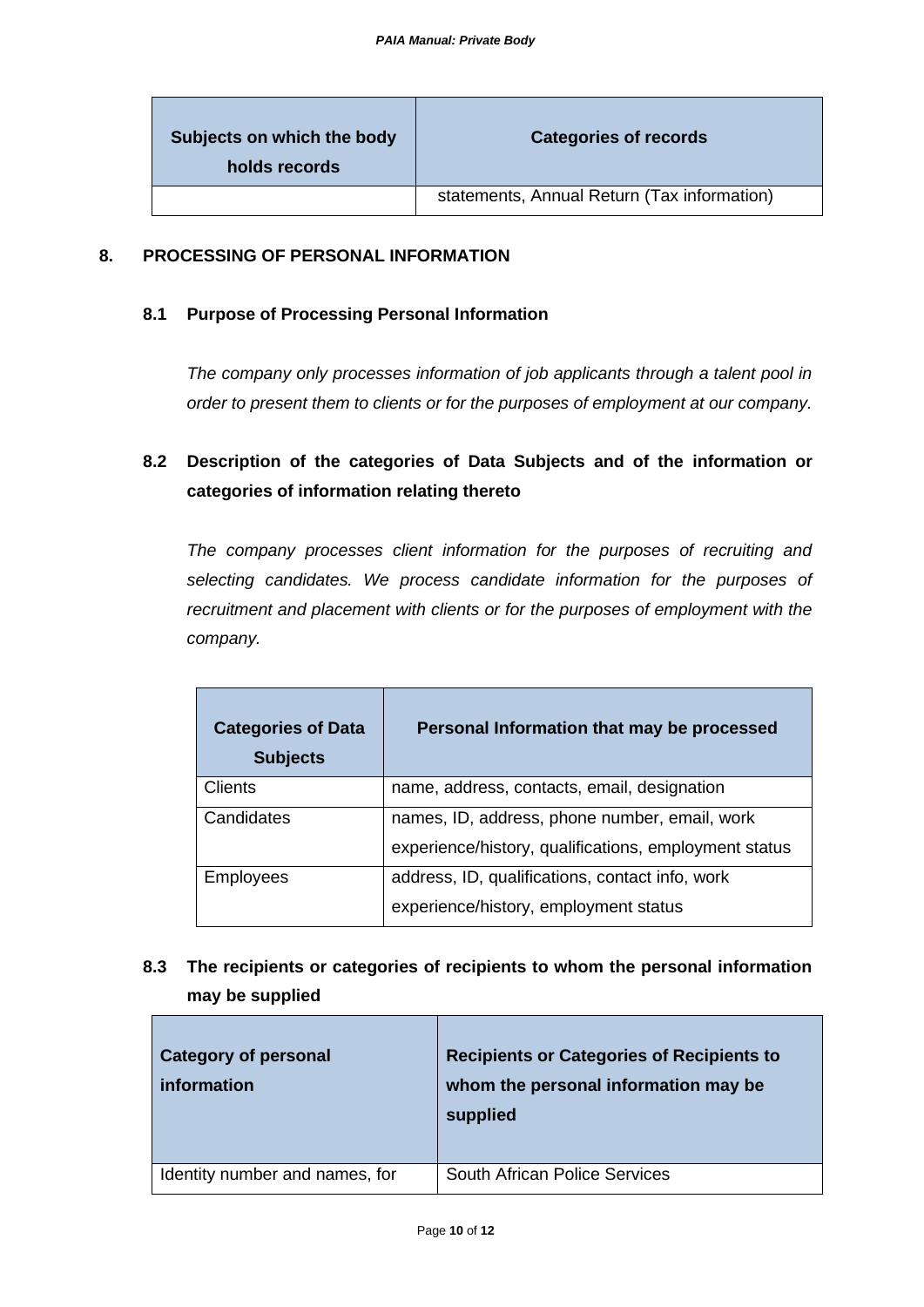| <b>Category of personal</b><br>information         | <b>Recipients or Categories of Recipients to</b><br>whom the personal information may be<br>supplied |
|----------------------------------------------------|------------------------------------------------------------------------------------------------------|
| criminal checks                                    |                                                                                                      |
| Qualifications, for qualification<br>verifications | South African Qualifications Authority                                                               |
| Credit check                                       | Transunion, Experian                                                                                 |

#### **8.4 Planned trans-border flows of personal information**

*The company has no plans for trans-border flows of personal information. All information obtained from data subjects is stored with the company in the republic. The company website is hosted in the USA and all company data is stored in data centres of the hosting company in the USA.* 

# **8.5 General description of Information Security Measures to be implemented by the responsible party to ensure the confidentiality, integrity and availability of the information**

*The company takes security very seriously. It employs Kaspersky Internet, cloud, anti-virus and anti-malware solutions to protect the company data as well as that of our clients and candidates. In addition, our website is protected by the hosts antihacking software. In addition all files and sensitive information our physical computer systems are password protected and backed up.* 

### **9. AVAILABILITY OF THE MANUAL**

- 9.1 A copy of the Manual is available
	- 9.1.1 on our website ([www.whp-consulting.com](http://www.whp-consulting.com/))
	- 9.1.2 head office of the WHP Consulting Pty (Ltd) for public inspection during normal business hours;